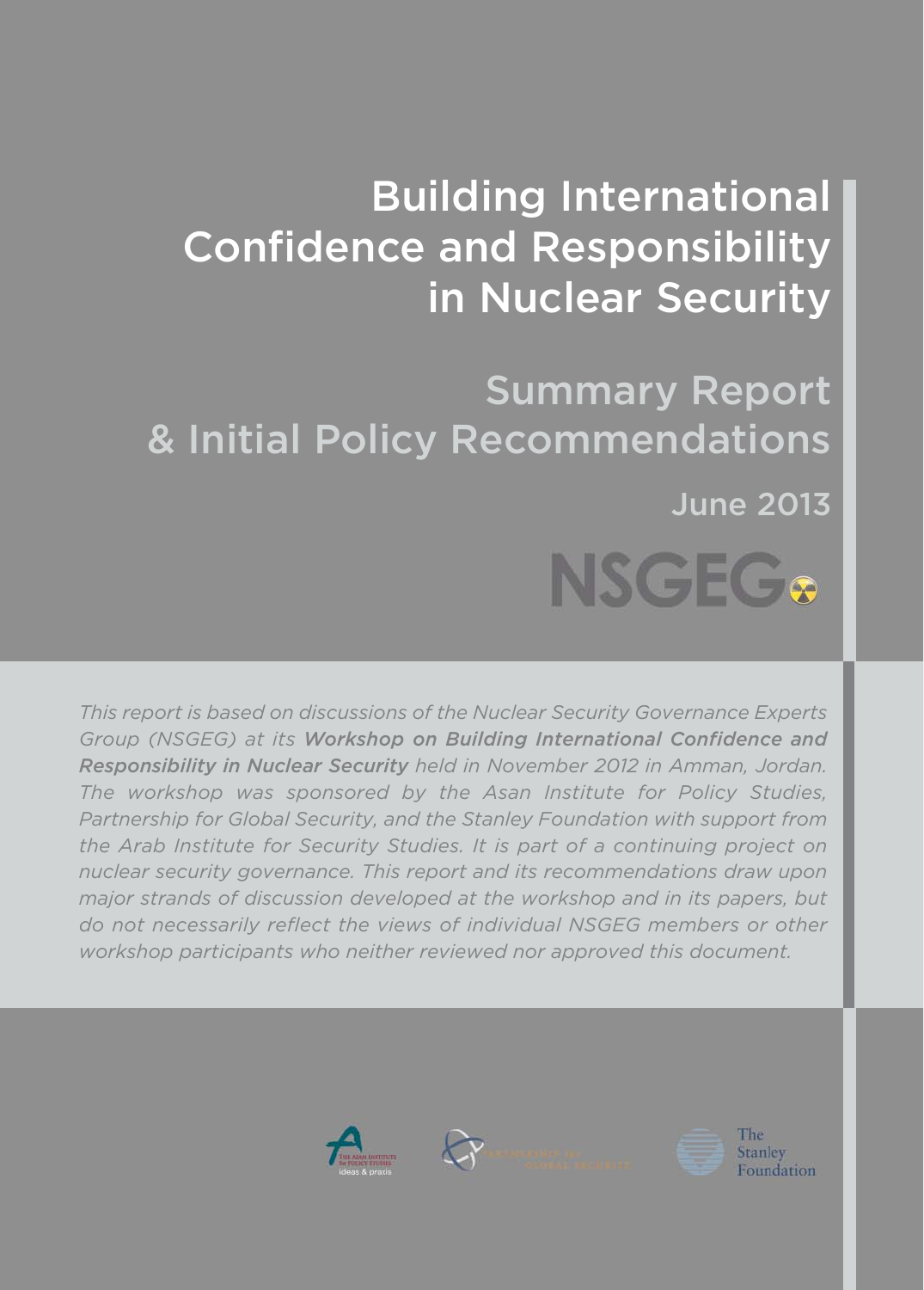# Building International Confidence and Responsibility in Nuclear Security

# Summary Report and Initial Policy Recommendations

The Nuclear Security Summit (NSS) process has helped begin a dialogue among more than 50 countries about strengthening the global nuclear security regime. The states' national responsibility for protecting the nuclear and radioactive materials on their territory has been continually emphasized in all summit documents. But there is also a global responsibility for the security of these materials.

Insecure nuclear and radioactive materials in any country present a grave risk to the international community. National measures are the first line of defense against theft, diversion, or misuse of nuclear and radioactive sources, but the consequences of their failure have significant international implications. Unfortunately, the international infrastructure for preventing unauthorized releases of radiation is underdeveloped. It is largely a voluntary patchwork of limited multilateral treaties and agreements. This system fails to adequately capture the responsibility that states have to one another and the global public to prevent nuclear and radiological terrorism.

Further, for existing international nuclear security structures to be most effective, states must fully implement them. However, compliance with the current regime is not clear or assured. Greater accountability and confirmed performance are necessary to build trust and confidence among all nuclear security stakeholders.

A significant challenge for the 2014 NSS is to build international confidence and responsibility in effective nuclear security. The 2014 summit will tie together the last four years of work within the NSS process, but it also must also set countries on the pathway toward developing a more comprehensive, forward-looking nuclear security agenda. The NSS process has proceeded largely without acknowledging the limitations of today's nuclear security regime. But in 2014 participants need to go beyond encouraging universalization of the current system and begin building one that is better suited to the 21st century global threat environment. To achieve this, NSS participants should endorse a long-term vision for the nuclear security regime and establish the leadership structures necessary for maintaining momentum for continued improvements beyond 2014.

## Defining an End State for Nuclear Security

The end state of an improved nuclear security system is one in which states are actively engaged, information is shared, and the public is confident that stakeholders are working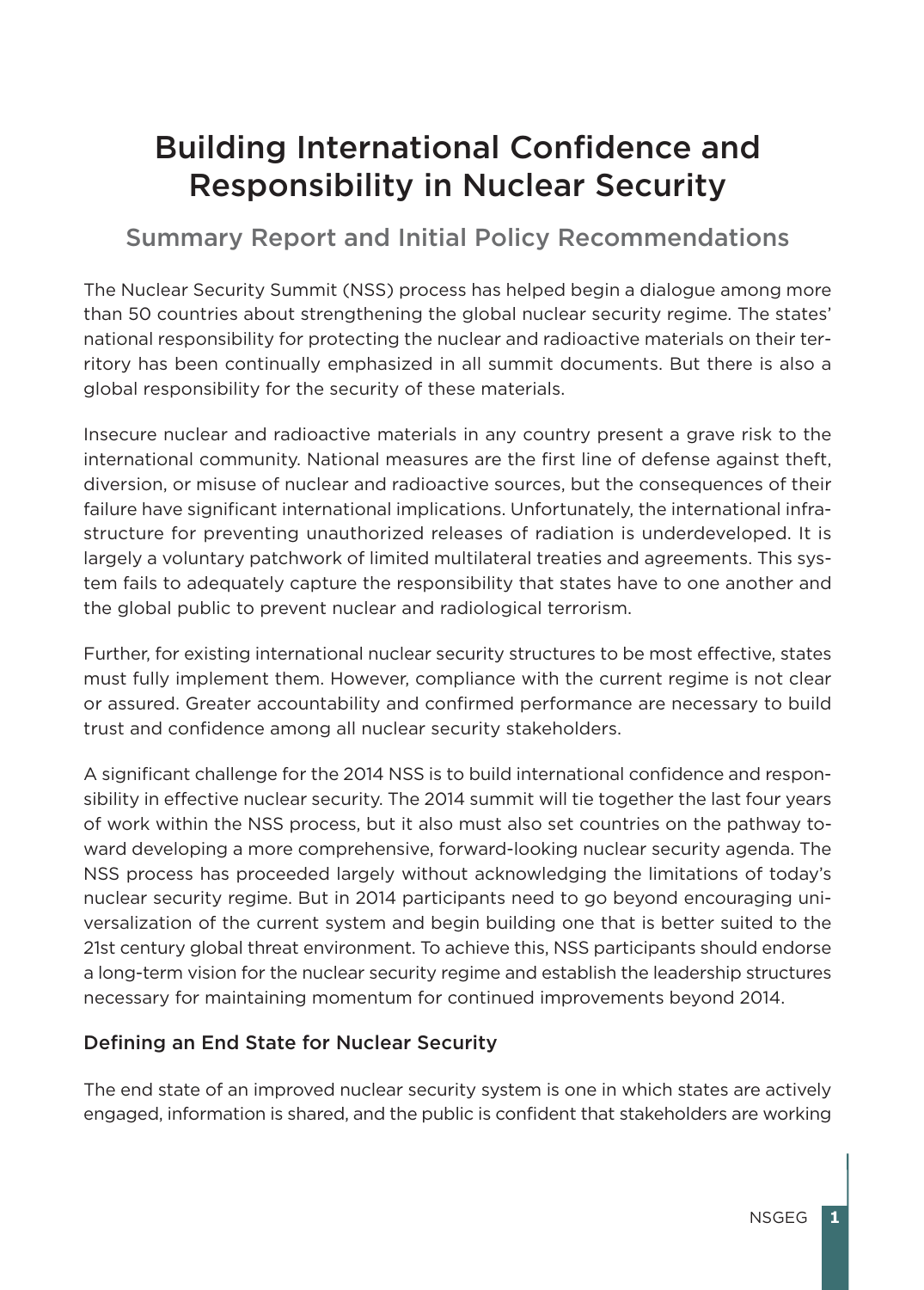well and effectively together. It has greater uniformity, incentivizes continuous improvement, and incentivizes greater information sharing. At its base, it draws upon the technical expertise of the International Atomic Energy Agency (IAEA). In such a system, the definition of nuclear security includes fissile materials, radiological sources, and the interface of nuclear safety and security at facilities. Prioritizing radiological sources and the safety-security interface alongside nuclear material provides a platform broad enough to appeal to the interests of non-nuclear weapon states whose participation is critical to the success of the overall improvement of the nuclear security regime.

The goal for governments, the nuclear industry, and nongovernmental experts alike should be to eliminate weak links in the international nuclear security system. Companies pursue this objective at the facility level, and states at the national level. Nongovernmental experts are increasingly pressing for these efforts to be woven together at the international level to protect the global community from the misuse of nuclear and radioactive materials. While the IAEA can encourage states to implement relevant international instruments, guidance, and recommendations, neither the IAEA nor any other entity can compel states to do so.

Universalizing the current nuclear security regime is a vital component in beginning to eradicate weak links. The focus of governmental discussions throughout the NSS process has largely been on accession to, and compliance with, existing treaties and relevant United Nations Security Council (UNSC) Resolutions. However, beyond the agreements there is a broader nuclear security regime that includes IAEA guidance and services and ad hoc mechanisms such as the Global Initiative to Combat Nuclear Terrorism (GICNT) and the Global Partnership Against the Spread of Weapons and Materials of Mass Destruction (Global Partnership). The participation in these mechanisms is not universal. In addition to universality, there also is a need for new assessment tools to judge compliance and implementation of the nuclear security regime's components.

Introducing a nuclear security regime checklist is one non-intrusive method that could be instituted to help countries determine how well they are complying with the broader system. This voluntary self-assessment tool could list relevant treaties, resolutions, international agreements, IAEA documents and services, and other initiatives in which countries should be participating. It would not require a detailed report or impede national sovereignty. Checklists have been very effective for raising performance standards in complex fields and issues with voluminous amounts of information, such as aviation, construction, and health.

The real benefit of any assessment tool is how well it can help rectify the shortcomings that it identifies. So, a nuclear security checklist could also include information that can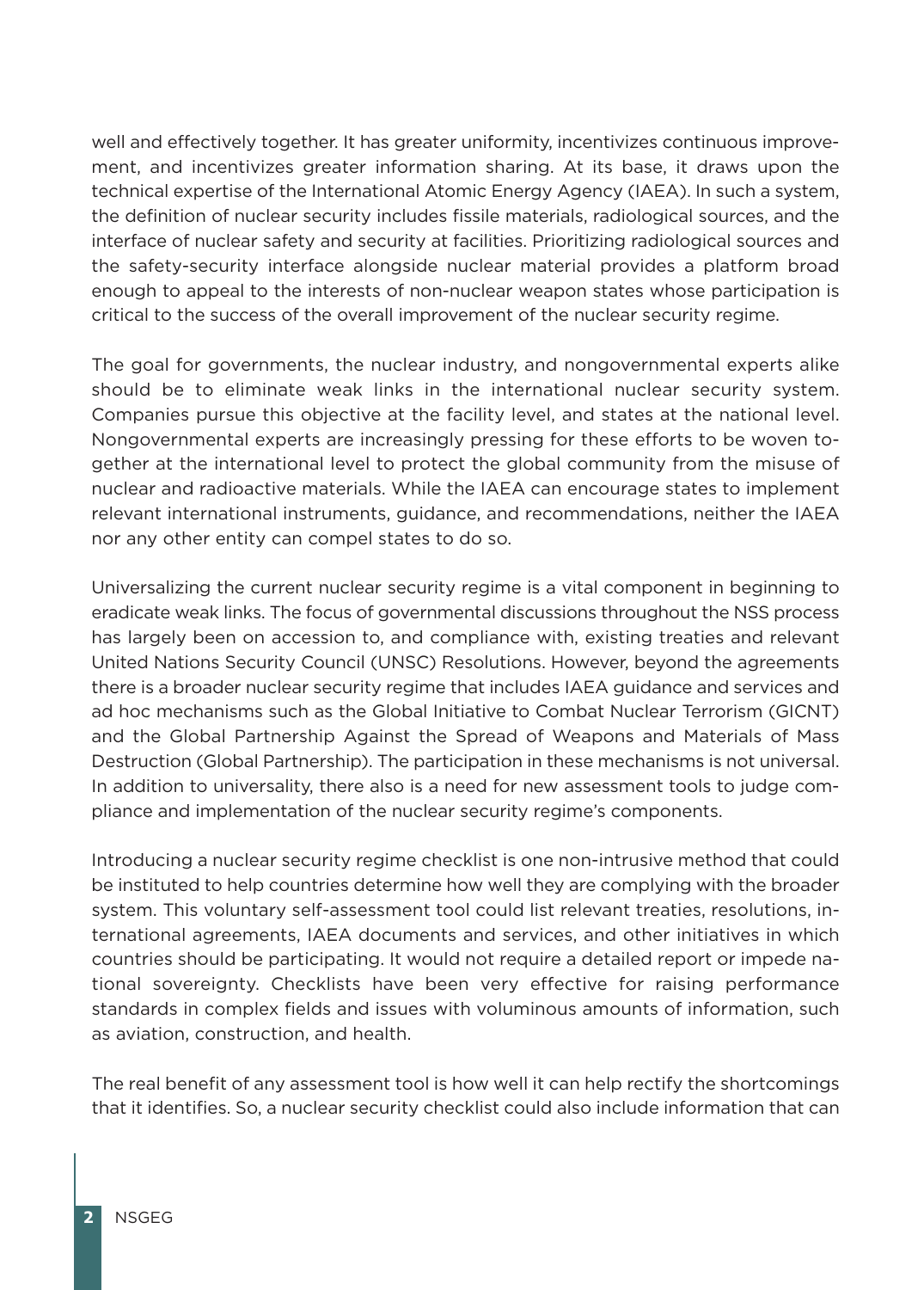help determine state capacity to implement relevant measures. At times, it is not that states disagree with an initiative's objectives; it is that they cannot implement it due to resource constraints. A nuclear security checklist could include information about personnel, agencies, and other capacity factors to provide context and help direct implementation assistance to where it is needed most.

The 1540 Committee has had positive results with its matrix for assessing implementation of UNSC Resolution 1540. The experts on the 1540 Committee present countries with a completed matrix illustrating the observable steps the country has taken to meet its obligations under the resolution. Some countries, once skeptical, have come to view this approach positively as it has played out in practice. They recognize that the blank boxes in their 1540 matrix signal gaps in their national security structures. Without coercion, many states have decided to take the actions necessary for completing additional boxes. Similar behavior could be encouraged with a nuclear security-focused checklist.

NSS participants should call for experts at the IAEA, or a new grouping similar to the 1540 Committee, to develop a checklist that provides a clear explanation of what steps countries should be taking to strengthen their nuclear security. When guidance and assessments come from independent experts, rather than individual states, the international community tends to have greater confidence in its objectivity. Even without making the checklist mandatory, the credibility that comes from expert endorsement could compel states to participate. This could have a positive impact on universalizing the regime and strengthening nuclear security culture.

Many of the issues with the nuclear security regime are more about political will and cultural challenges than technical impediments. The institution of a culture of continuous improvement also needs to become a part of the nuclear security regime's evolution. This refers to a process that involves assessment, improvement, reassessment, and additional improvement. This process is repeated as a means of remaining vigilant. It is widely used in the business world to move enterprises forward and keep ahead of competitors. Identifying, adapting, and applying lessons learned from other business sectors is important for advancement.

Voluntary regimes also can be an effective means of improving nuclear security. Companies in other industrial sectors often go above and beyond legal requirements for reputational benefit, to achieve accreditation, or to gain financial incentives. For example, hospitals in the United States are not accredited by the U.S. government, but by an independent organization that bases its standards on input from across medical disciplines and the federal government. Hospital accreditation gives patients, insurers,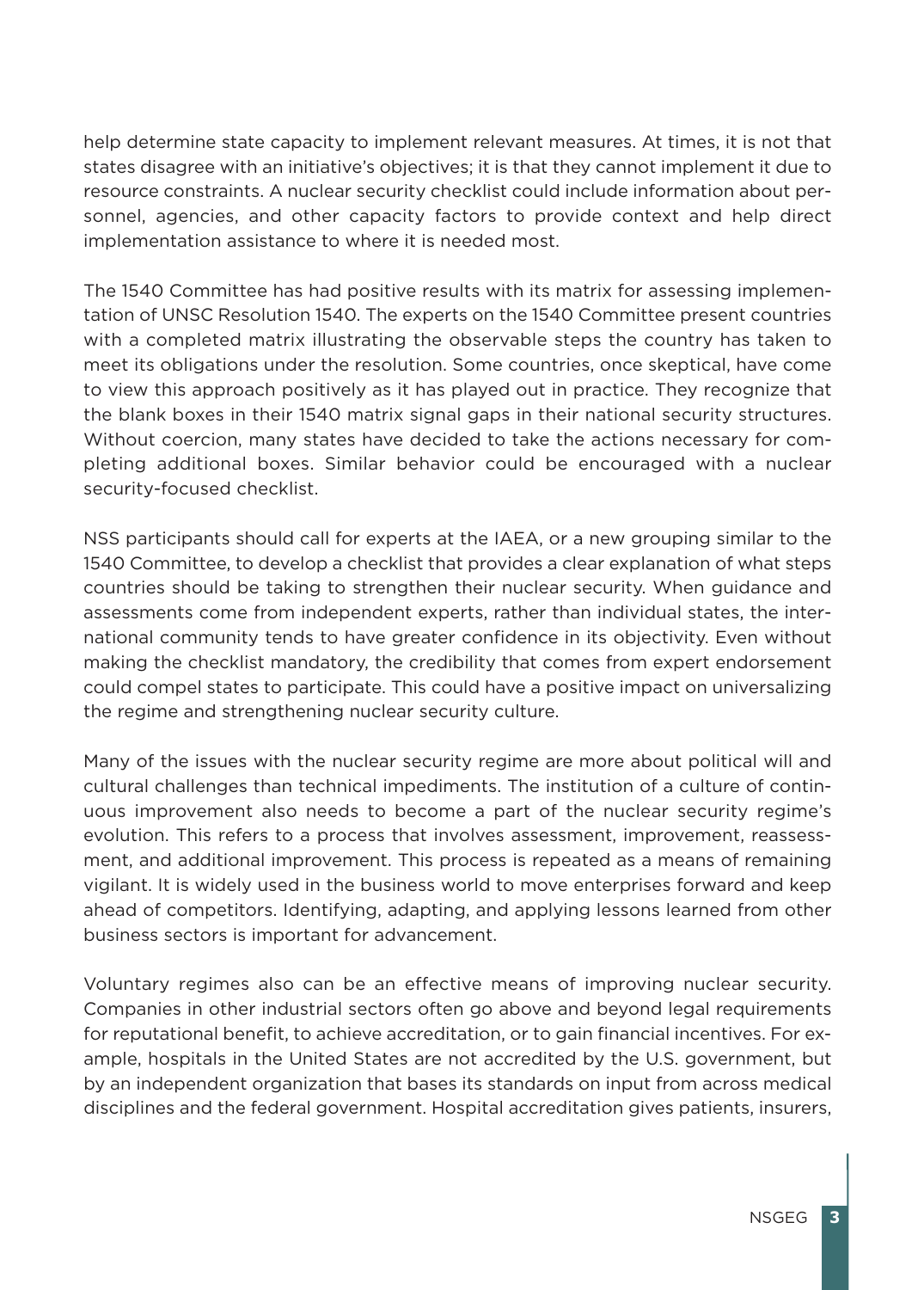and government agencies the information they need to be confident in the services being provided and allows hospitals to establish themselves as leaders in the field without direct legal mandates. The nuclear security regime has no comparable performance enhancing incentive system.

The nuclear energy industry has addressed cultural challenges with the nuclear safety regime in ways that should be instructive for nuclear security. The safety regime includes peer review, regularized assessments, information sharing, convention implementation reviews, and strong industry-financed organizations. While these structures have allowed nuclear safety to improve significantly overtime, the system is still imperfect and learning from its failures. This process could be equally as important to improving the nuclear security regime. For instance, the post-Fukushima reports published by the Tokyo Electric Power Company (TEPCO) and the European Commission (EC) provide examples of important problems with the nuclear safety system. The TEPCO report conveyed the company's fear that efforts to make safety improvement at the Fukushima facility would have confirmed some people's beliefs that nuclear power plants were not safe. This is a dangerous mentality that contributed to a culture of inaction. While the EC did not recommend that any nuclear plants that underwent its stress tests be shut down, it found that all facilities needed some type of safety upgrades. The EC report also noted the different approaches that facilities across the region were taking to nuclear safety and recommended greater harmonization and information sharing among the plants.

Harmonization also is an important issue for the nuclear security regime. The array of separate nuclear security initiatives that comprise today's regime has led to complaints about their drain on governments' budgets and staff times. To help identify overlaps and make the regime more efficient, a matrix could be developed that breaks its agreements, guidance, and initiatives down into functional categories. This visual may help begin discussions on how the current regime could be made less burdensome and more unified.

The long-term goal for nuclear security governance should be to bring today's fragmented regime into a coherent framework that explains exactly what the international system consists of and what countries should be implementing. A nuclear security checklist could provide a stepping stone toward universalization and defined responsibilities. A framework agreement could then be negotiated that codifies the requirements and grows more effective through actionable protocols. It could establish nuclear security conference reviews and peer review processes, similar to other transnational regimes. While setting the goal of a comprehensive instrument may seem ambitious, it would send a very clear message to states and the public about what the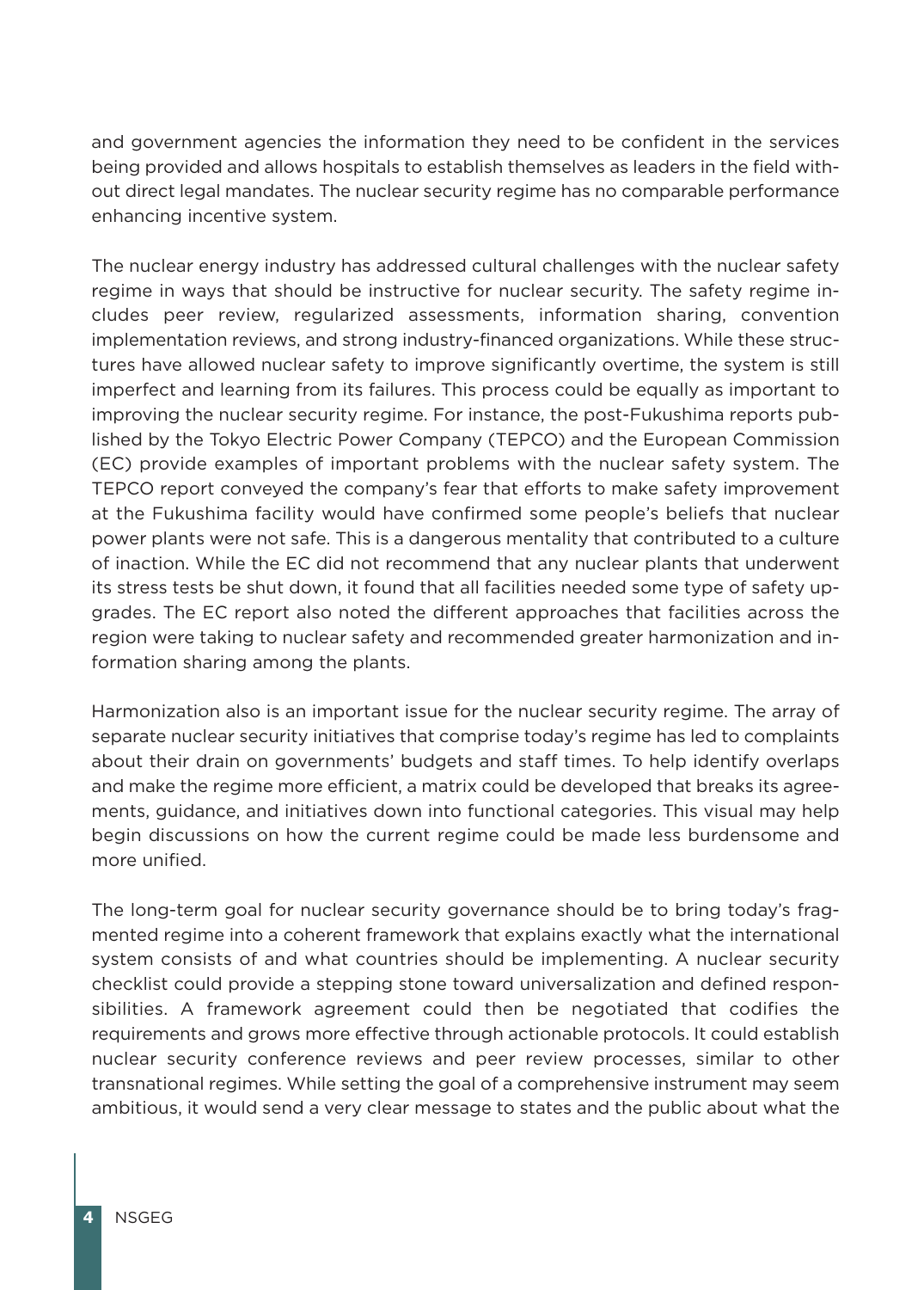panoply nuclear security initiatives are ultimately trying to achieve. The goal should be to have a framework agreement in place by 2020.

*Recommendation 1: Develop a global nuclear security regime checklist that identifies the relevant treaties, resolutions, international agreements, IAEA recommendations, services and programs, and related institutions. The checklist should provide a clear explanation of what countries should be doing to fully implement the current nuclear security regime. Ask states to check off the items that they employ in their national nuclear security system. This will serve as a non-intrusive, self-assessment tool and provide a baseline of understanding about the utilization of the existing regime elements without any need to share sensitive information.*

*Recommendation 2: Institute a culture of continuous improvement in the nuclear security regime by learning from other sectors and using voluntary incentive programs to improve performance. The successes and failures of other fields' attempts to address cultural challenges should be investigated, as well as potential accreditation and reputational and financial benefits that could be adapted to the nuclear security regime to incentivize progress.*

*Recommendation 3: Create a matrix that breaks down the nuclear security regime into functional categories and initiatives as a first step toward identifying how best to streamline the current array of nuclear security programs. The objective is to make the international system more efficient, less burdensome, and more cohesive.* 

*Recommendation 4: Raise the priority of radioactive source security in the global community. High-activity radioactive sources are found in virtually every nation and the threat of a terrorist act utilizing radioactive material is considered by many nations to be a higher probability than one utilizing fissile material. Raising the radiological profile can also help to expand the number of nations that become more involved in nuclear security improvements.*

#### Balancing Sovereignty with Global Responsibility

The concept of sovereignty is very much emphasized in relation to nuclear security, however, single state solutions are not always able to adequately address global threats. Humanitarian concerns, pollution, international crime networks, and other complex security challenges have all come to rely on multilateral approaches. A shared sense of global responsibility to prevent and address certain threats does not mitigate the security responsibilities that individual nations have for activities within their borders. Global approaches are another vital layer in the system, not a replacement for national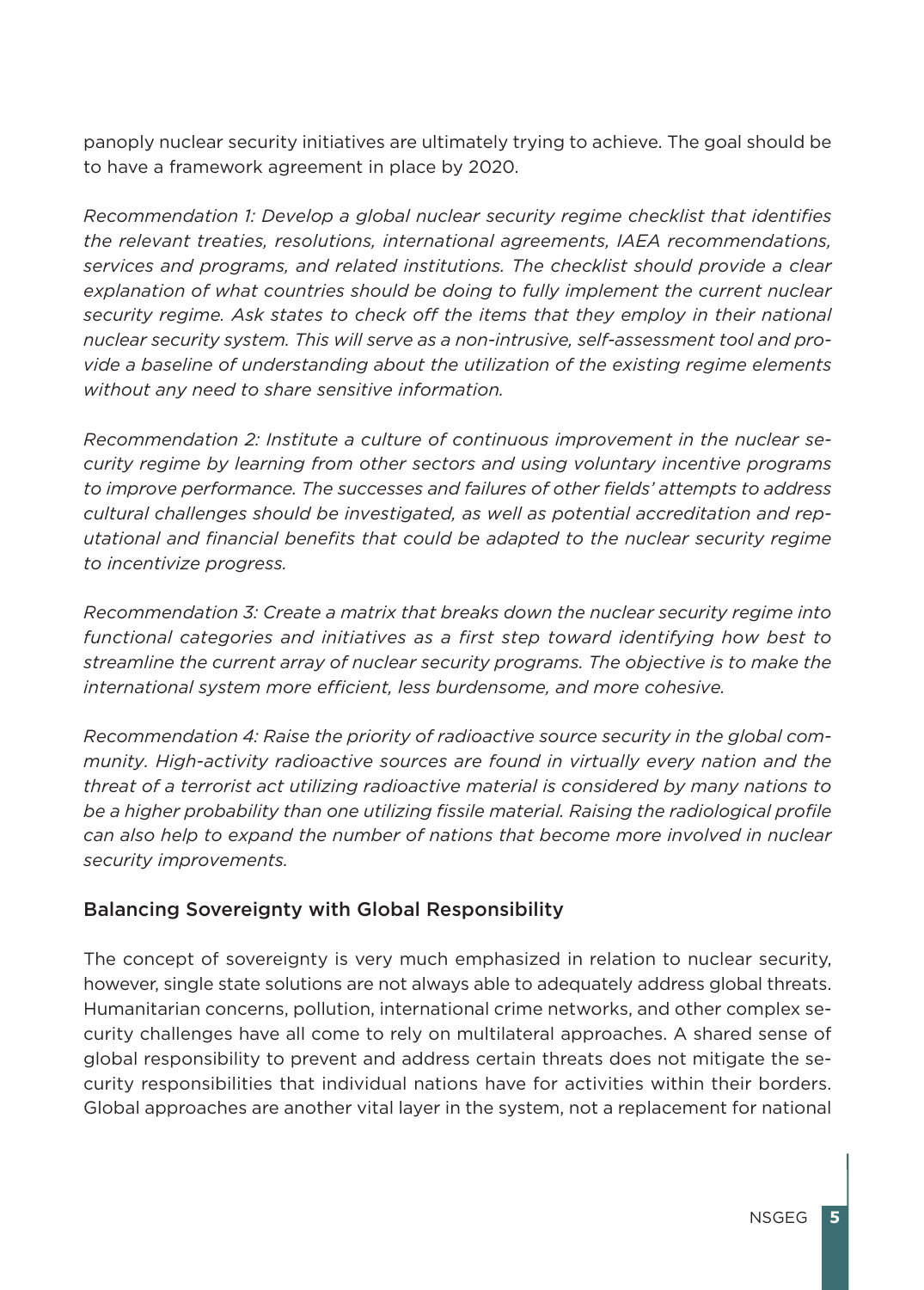structures. Globally-focused responsibility for the transnational challenge of nuclear security is needed, but it must be one that respects state obligations and limits.

Therefore, effective nuclear security governance strategies require a balance between global responsibility and national sovereignty. Today's nuclear security system is very state-centered, but it is slowly moving in a more international direction. Radiation does not respect national borders, as has been repeatedly demonstrated by nuclear accidents and illicit trafficking. Therefore, the reliance on national elements of nuclear security governance cannot be the sole response. Some states resist the notion of shared responsibility for nuclear security, and instead, they perceive only a residual responsibility or a reactionary role for them to play after another state's measures have failed. However, waiting for nuclear security failures to occur rather than taking steps to prevent breakdowns within globally-connected systems is a dangerous policy approach.

Nuclear security stakeholders should investigate what methods the international community is using to address other transnational threats. There are likely elements and mechanisms, such as protocols related to global health or organized crime networks, which could be relevant for nuclear security governance. Adapting tools that are already tested and familiar could help them gain broader acceptance more quickly.

International framework agreements are one method that states have used to address other transnational challenges. Countries enter into these agreements because they see more to be gained from acting together than alone. Concerns have been raised about nuclear security being too sensitive of an issue for a framework agreement, but countries have successfully negotiated international agreements on similarly sensitive issues, such as those related to military deployments and surveillance. Therefore, if states believe that there are national security benefits to be gained through international cooperation on nuclear security, a framework agreement can be feasible.

There will always be tension between international law and national sovereignty. The challenge in this field is to determine how to encourage international responsibility while respecting the nationally-controlled materials and systems. States are likely to accept international proposals that support their practical, national interests. Currently, not enough countries believe that additional international protections in nuclear security are critical to safeguarding their national interests.

However, better understanding the transnational economic impacts and liabilities of a nuclear or radiological incident could change the way countries think about this balance. An act of nuclear or radiological terrorism in any country would have a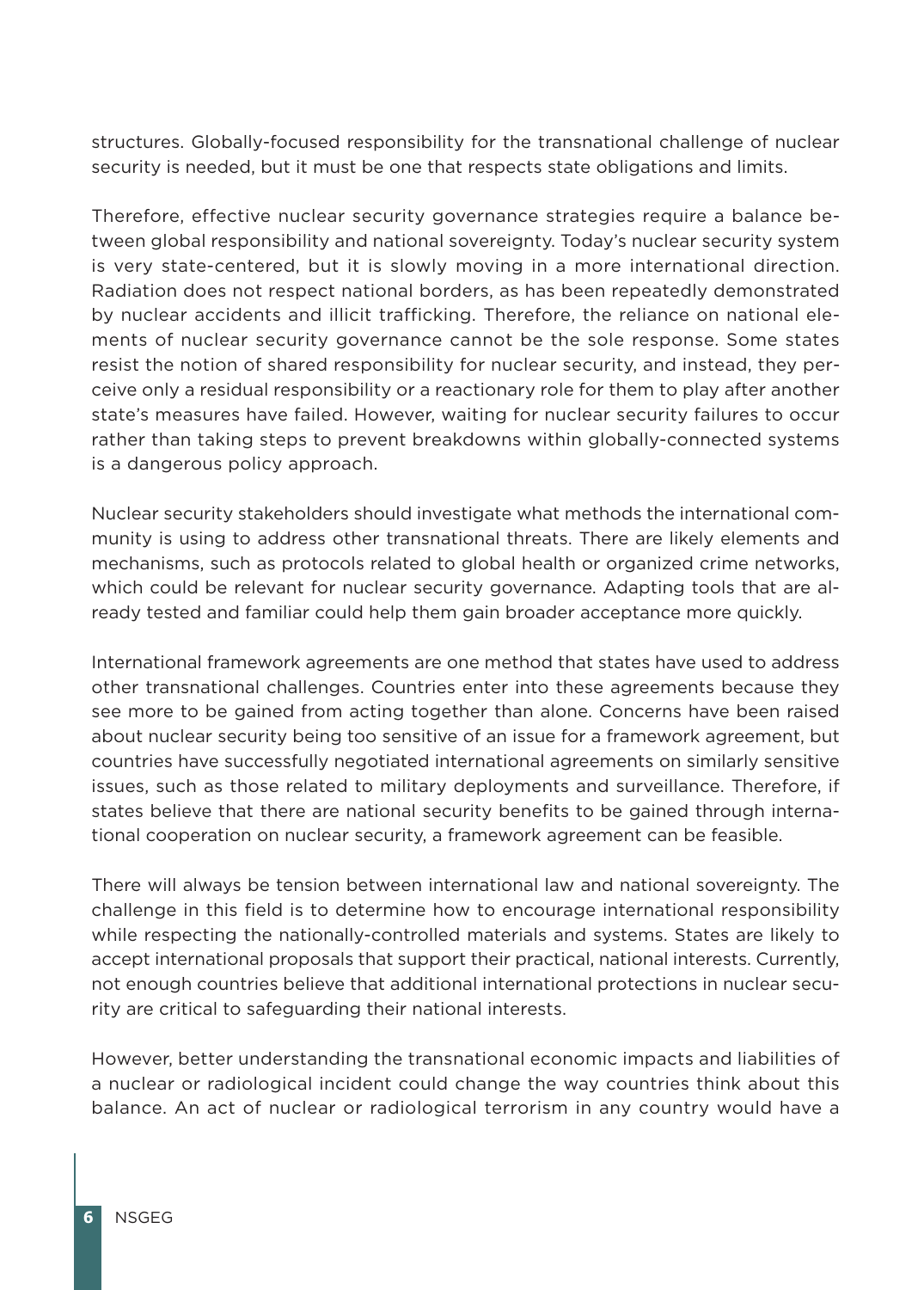dramatic impact on global supply chains. Export dependent countries in particular would suffer from fear induced border closures. The discourse on nuclear and radioactive material security needs to move beyond threat-based arguments to ones that highlight an incident's effects on interconnected financial markets, industries, and supply chains.

Approaching these issues from a global responsibility or global governance perspective has the benefit of not only dealing with governments but also involving other key stakeholders including the nuclear industry and expert nongovernmental organizations (NGOs). A trend of cross-sector collaboration in nuclear security has developed around the NSS process. Dialogues and events run by the industry and NGO communities related to the 2014 summit should be encouraged and thought given to how these collaborations can be made sustainable over the long-term.

The nuclear security centers of excellence (CoE) being developed as a result of the NSS process may also be able to contribute to a more inclusive approach to nuclear security. In particular, regionally-oriented centers could provide a stepping stone from the national to the international realm. They have the potential to help coordinate national efforts with regional initiatives that link back to international goals. However, there is no single definition of what a nuclear security CoE encompasses or what it should do. It is left to the center's leadership to devise its scope and function. Therefore, some new centers may emerge as purely technical while others may also incorporate policy questions and evaluation. But, all of these centers should be encouraged to include nuclear security policy as a focus on their work.

With so many centers emerging at once, dialogue among them will be necessary to ensure that they are complementary, not competitive. The IAEA is working to help integrate these centers. Notably, not all of the centers plan to focus strictly on nuclear security, for example there are EU Chemical, Biological, Nuclear, and Radiological centers and IAEA Nuclear Security Support Centers. Centers with a wider scope will be well-positioned to support broader global nuclear governance development by serving as information hubs and contributing to technology development, emergency response, media outreach, and public education on nuclear safety, security, and power. With all of these centers, the goal should be to shape them in a way that produces the greatest amount of benefits for all parties.

*Recommendation 5: Analyze how the global community has addressed transnational challenges outside of nuclear terrorism. The focus should be on lessons that can be learned and approaches and mechanisms that can be applied in the nuclear security area.*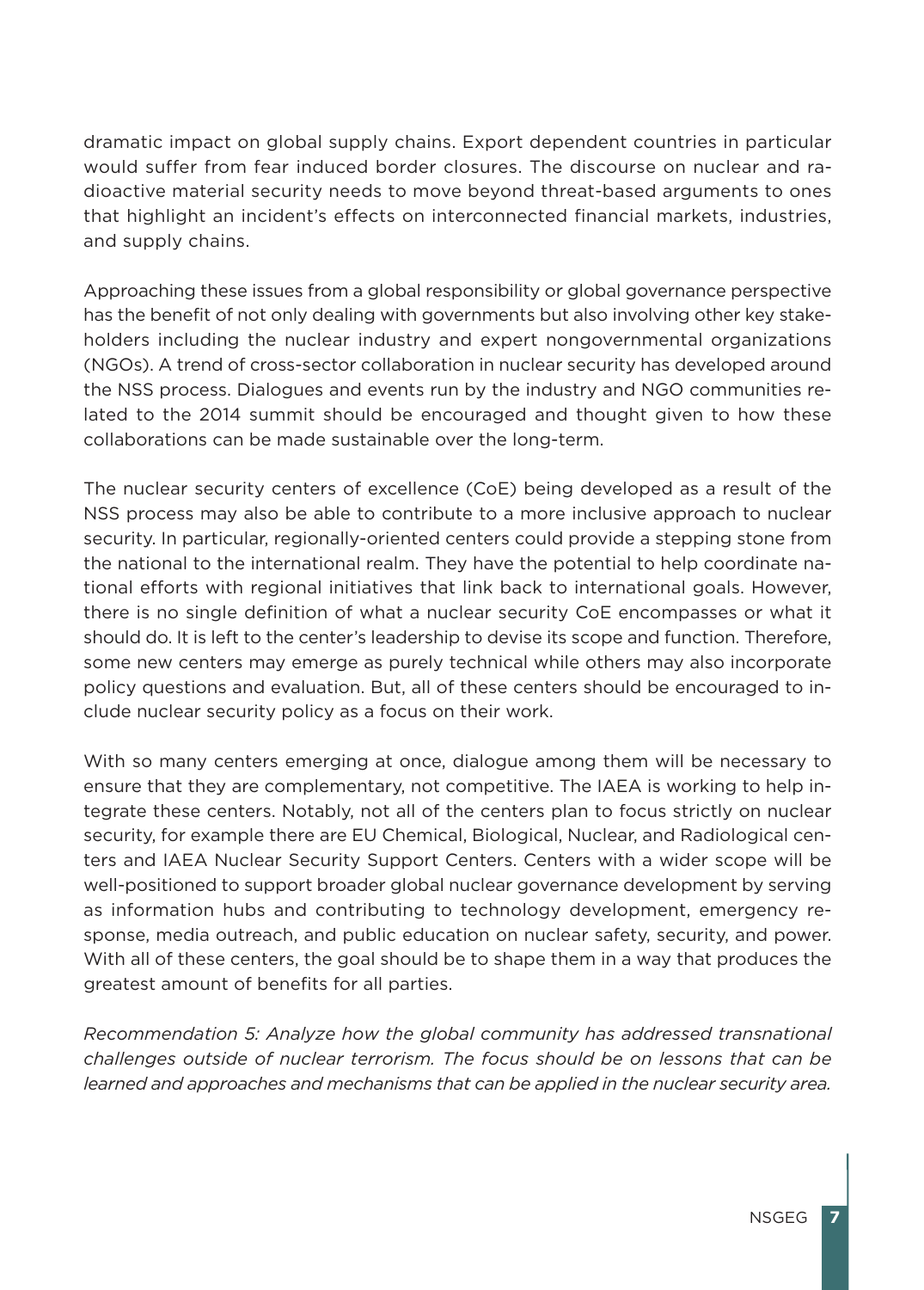*Recommendation 6: Conduct an analysis of the economic impacts of radiological and nuclear terrorism. While the threat of nuclear terrorism is an abstract threat for many nations, the economic impacts and political reverberations will be global.*

*Recommendation 7: Encourage all nuclear security centers of excellence to include policy as a focus of their work. Regionally-focused centers with technical and policy elements can assist with the coordination of national efforts and regional initiatives and link them to international goals.* 

#### Nuclear Security Structures Beyond the 2014 NSS

The NSS process began with President Obama's four year goal to secure all vulnerable nuclear materials worldwide which was endorsed by leaders at the 2010 NSS. When they reconvene for a third summit in 2014, the four year goal will remain a work in progress. But this is not a surprise because nuclear security is an ongoing challenge, not a four year effort. While the NSS process has raised the international profile of nuclear security and generated new "house gifts" and "gift baskets," the weak links in the global nuclear security system largely remain.

The 2014 NSS may mark the end of the NSS process as it was originally conceived. It was never meant to become a permanent institution, according to U.S. organizers. However, the summits' raison d'être remains: high-level political support is needed to eliminate weak links from the global nuclear security system. New, creative policies and projects aimed at achieving this goal are needed to sustain progress and high-level attention after 2014. Accelerating the pace of nuclear security projects that have been moving through bureaucratic pipelines is not enough to justify continued heads-of-state attention. A post-2014 roadmap should already be on the minds of sherpas and sous sherpas planning for the Netherlands summit. Several options for evolving the NSS process after 2014 are being debated among the expert community.

One option is to maintain the current scope and structure of the NSS process, but to convene summits less frequently. Holding summits every three, four, or five years would retain the high-level participation and mitigate summit fatigue. The 2012 NSS' precedent of expanding the summit agenda beyond fissile materials to include radioactive source security and the interface of nuclear safety and security at facilities provides a strong base for broad international support and new actions moving forward particularly if governance issues are addressed in a more comprehensive manner.

Continuing the biennial summits, but downgrading political participation to the ministerial level is another option. While high-level involvement would be sustained,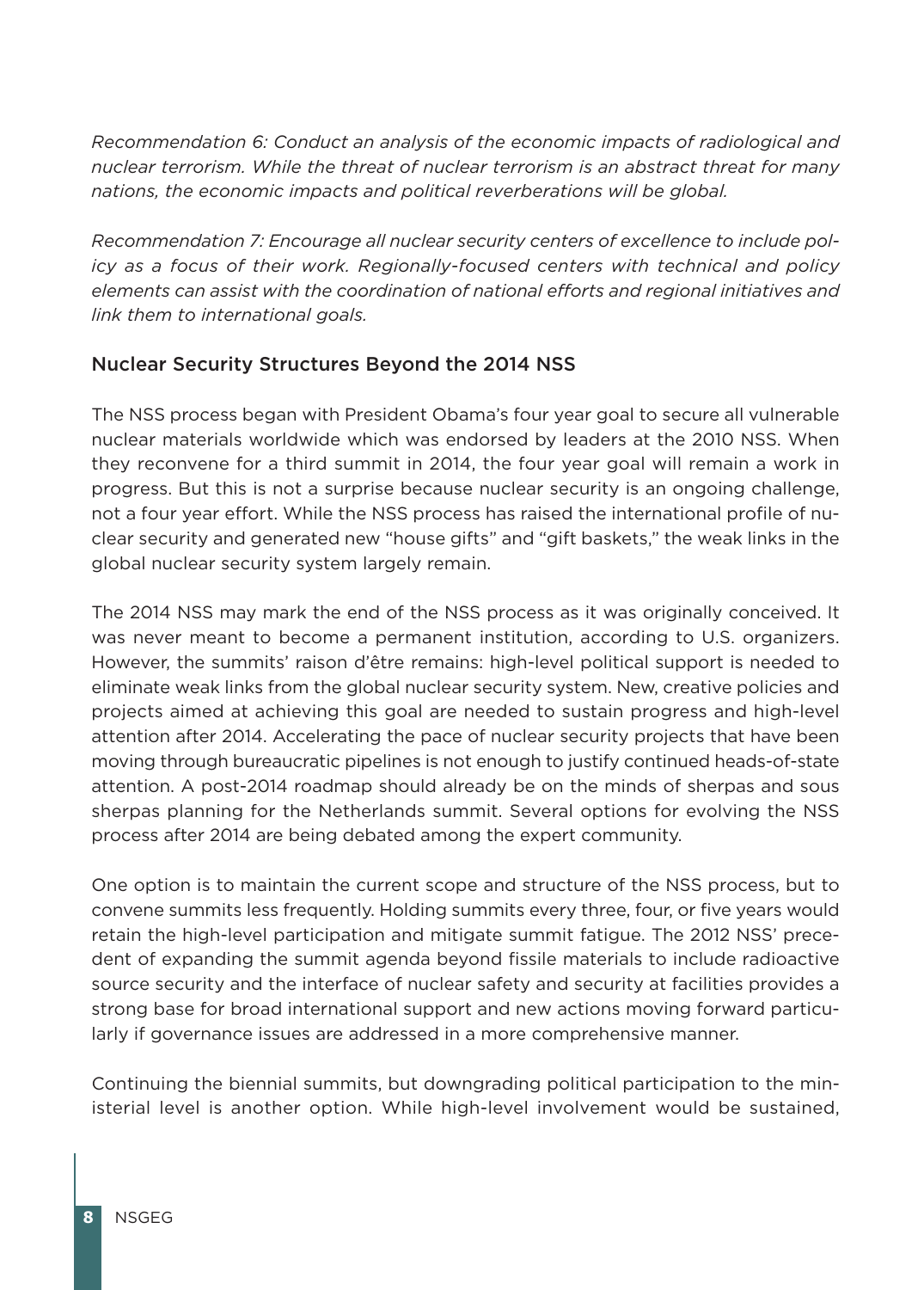top-level influence certainly would be sacrificed. It also would be difficult for some countries to determine who the appropriate minister or political surrogate is to send to the event – foreign minister or energy minister.

Past summit hosts also might consider forming a troika that takes responsibility for devising a plan to sustain high-level political attention on nuclear security after the 2014 NSS. They could work on tracking and reporting on countries' progress while maintaining a multinational, non-institutional structure. However, static leadership would not be ideal. A system of rotating leadership of committed, diverse states should be devised to inject new leaders and ideas into the troika concept in the absence of the additional summits.

Devising regional strategies for continuing the NSS agenda is another option. The original NSS participant list was carefully selected for regional representation, and some countries have already reached out to their neighbor states that are not part of the NSS process. State parties from a given region could agree to host events, make new commitments, and monitor and report on implementation. Regional spill-over benefits could accrue from extending invitations to other countries to participate in regionallyorganized events and initiatives. The experiences of Euratom, Argentine-Brazilian Agency for Accounting and Control, nuclear weapon free zones, and regionally-based UN initiatives may offer models.

Some have suggested grafting the NSS agenda on to another international initiative, such as the Global Initiative to Combat Nuclear Terrorism (GINCT), G-8, or G-20. If made part of one of these initiatives, the nuclear security issues could be addressed at summits on a regular schedule. While this would keep the summitry alive, significant challenges would need to be overcome. For instance, the limitations of the G-8 for addressing 21st century global issues were made explicit by the decision to form the G-20. While the G-20 is a more representative forum, it is unlikely to expand its agenda beyond economic issues. The GICNT could be a good alternative. But the level of participation would need to be upgraded, if it was to host summits, and all of its members would need to accept the mission, including those that were not invited to the NSS.

The IAEA is a popular successor institution. The IAEA has international legitimacy, includes all NSS participants, and already provides nuclear security guidance and technical services to states. Taking over the NSS agenda could elevate the status of the Office of Nuclear Security within the agency, which would be positive. However, the IAEA lacks resources, personnel, the authority to mandate participation, and is governed by the will of its member states. This is unlikely to change. However, an important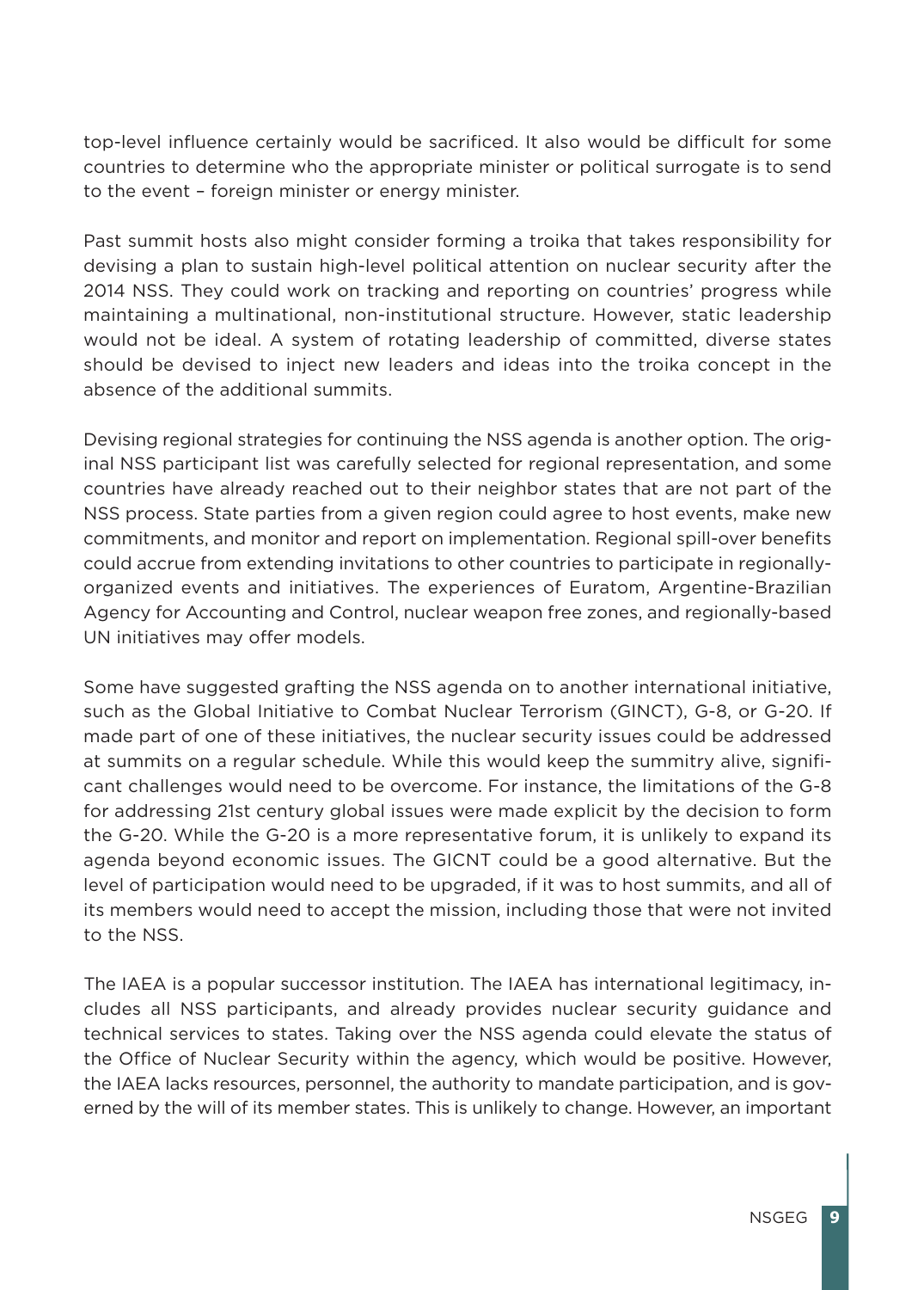test of the agency's ability to mobilize political momentum will be judged by the size and the composition of the ministerial participation at its July 2013 International Conference on Nuclear Security: Enhancing Global Efforts.

It is important not to overlook the future of the nuclear industry and experts summits after 2014. These summits have matured considerably since the NSS process was initiated and play a constructive role in linking all stakeholder communities with the nuclear security agenda. Continuing cross-sector collaboration and dialogue is a critical element of ensuring the nuclear security regime is capable of countering new and emerging threats. These initiatives need to survive the end of the NSS process.

*Recommendation 8: If the 2014 NSS is the last, then an appropriate and effective replacement for the summit process needs to be instituted. Continuing high-level political focus on the nuclear security issue is vital for its further evolution. There needs to be a mechanism through which nations can continue to make unilateral and multilateral commitments to improve nuclear security similar to the "house gifts" and "gift baskets" that have been offered at the summits.*

*Recommendation 9: Encourage committed countries to take leadership roles by demonstrating improved nuclear security governance models, including at the regional level. Continue to support the NSS precedents and encourage regional leaders to commit to host events and work with like-minded states on ambitious nuclear security projects.*

*Recommendation 10: Encourage IAEA member states to provide greater funding and flexibility to the Agency to allow it to perform its nuclear security mission. Explore new sources and means of funding the NSF. In addition, encourage the IAEA to offer its advisory missions to a number of states each year, rather than waiting for them to be requested. States would be free to accept or decline the IAEA's services.*

#### Messaging and Educating on the Importance of Nuclear Security

Media engagement on nuclear security is very sporadic and typically focused around events, such as the dissolution of the Soviet Union, the attacks on September 11, and the discovery of the A.Q. Khan network. Hundreds of journalists have covered the Washington and Seoul summits, but the media has paid little attention to the lead-up sherpa process, despite it being where actual decisions are made. Increasing media and public attention and scrutiny of the summit planning process can encourage stronger policy outcomes.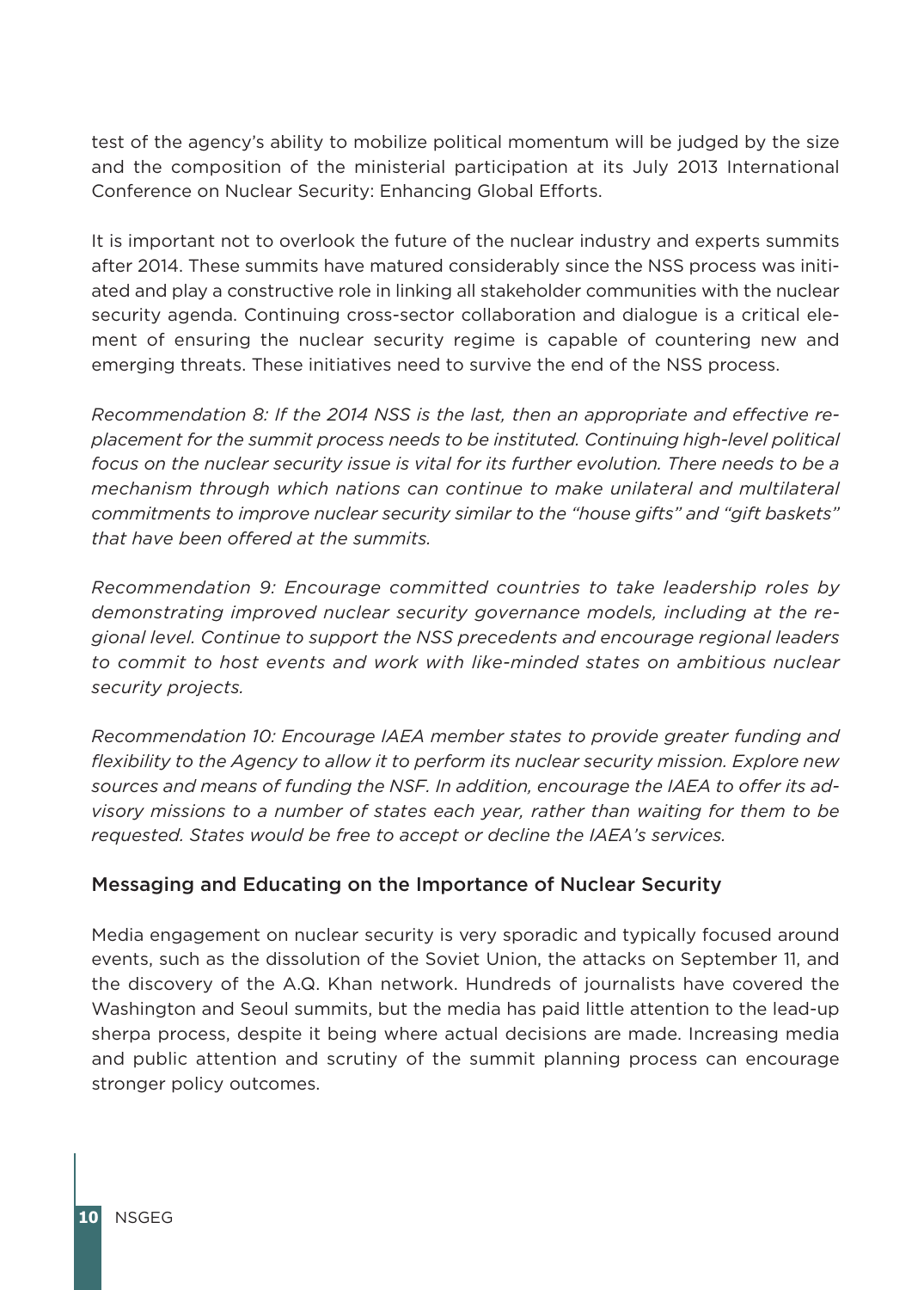The expert community has an important role to play in educating the media and defining success at the 2014 NSS. This is not something that only can be done with a shotgun approach through social media or by talking to swarms of journalists on the ground at the event. There needs to be in-depth engagement early on with a relevant journalists and respected media outlets to raise expectations.

A concise message is needed that is simple but positive. For instance, experts could explain that leaders are taking the nuclear terrorism threat seriously by focusing on improving global nuclear security through the NSS process. However, there is more to be done, and they have a responsibility to continue this work beyond 2014. Experts can further elaborate that nuclear security is uneven among countries, and the objective of international engagement is to smooth out those differences so that all radioactive materials are secure.

Another way to frame these issues is in terms of risk, threat, and responsibility. While the threat issue should not be overemphasized, it can be important for catching journalists' attention. Too much fear-mongering can lead to unintended policy outcomes or cause journalists to become dismissive. The experts need to provide content for thoughtful coverage and calibrated policy responses. Offering examples of non-state actors attempting to traffic illicit radioactive materials can help demonstrate that the threat is real and something that law enforcement officials are already combatting. Political leaders can help in this fight by strengthening nuclear security policies and programs to limit availability and prevent misuse around the globe. Media pressure can help drive states to act responsibly.

It can be difficult to grab the attention of journalists on nuclear security issues even at the summits because more sensational stories often drive the headlines. This happened at the Seoul NSS. But rather than just pitching stories to reporters, experts should explain why this issue is important. Educating journalists on the subject will have a much longer term impact than any single story ever could. Audiences want nuclear security issues boiled down so that they can understand the public safety and personal impacts of the status quo and proposed policy solutions.

The media is a channel for reaching both the public and policymakers, but experts must be clear about their target audiences. They must prioritize and have clear goals for engagement with each group. What may resonate with the public may be very different from what gets through to policymakers. It is important to give thought to both how one engages and why with each group.

CoEs could also play a useful role in disseminating information about nuclear security, particularly around the summit. Some have already had success in doing so. For example,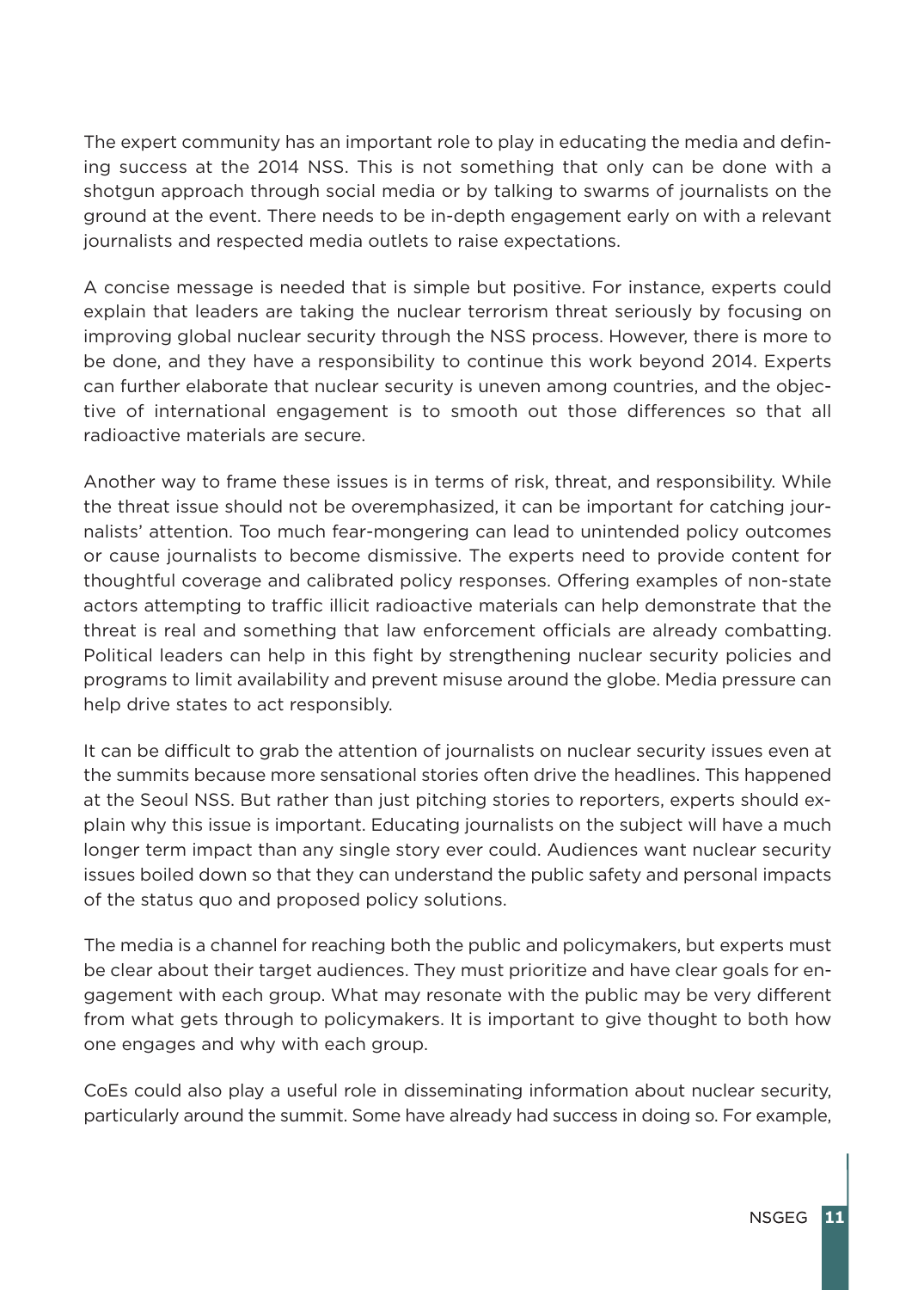a center in Pakistan ran workshops for the media before the first NSS to answer questions about why the country was participating. The center explained to journalists that international nuclear security cooperation supports national security objectives, and if any actor is allowed to undermine Pakistan's nuclear security, they have compromised the country's national security. This message resonated with the journalists. More CoEs around the globe could do this.

Japan's CoE has been very active in hosting conferences and directing media attention to nuclear security issues. They have built relationships with Japan's largest broadcaster, NHK, who is now considering doing a special after the IAEA conference in July 2013 on lessons learned from Fukushima and how they are being integrated in Japan in terms of nuclear security.

In preparation for the 2012 NSS, the South Korean government took creative steps to reach out to the public and media. It commissioned a K-pop theme song for the summit and created a nationwide high school essay contest on the meaning of nuclear security. Students were asked to explain why South Korea was hosting the nuclear security summit to emphasize the notion of global responsibility for nuclear security to their youth.

Social media can also be an effective tool to raise awareness and build broad bases of support. Twitter in particular is an important route to journalists. Experts can use new media tools to get "fans" and supply regular content to hold their attention, such as commentary on current events or distilled versions of their research. Once a support base of followers has been established on Facebook, Twitter, and/or one's website, the outreach campaign can be ratcheted up to a higher level. Movements like Global Zero have conducted successful social media campaigns that engage youth and build awareness about their issue.

*Recommendation 11: Define success in achieving significant global nuclear security improvement to the media and explain to them whether the NSS process has accomplished these objectives. If the 2014 summit is the last, participant countries should be prepared to describe the concrete achievements and structural changes that make additional summits unnecessary.*

*Recommendation 12: Engage early and frequently with media and provide the context necessary for them to raise awareness in the public about the importance of nuclear security. Use nuclear security-related exercises, workshops, and meetings to demonstrate nuclear security principles in action and to promote understanding.*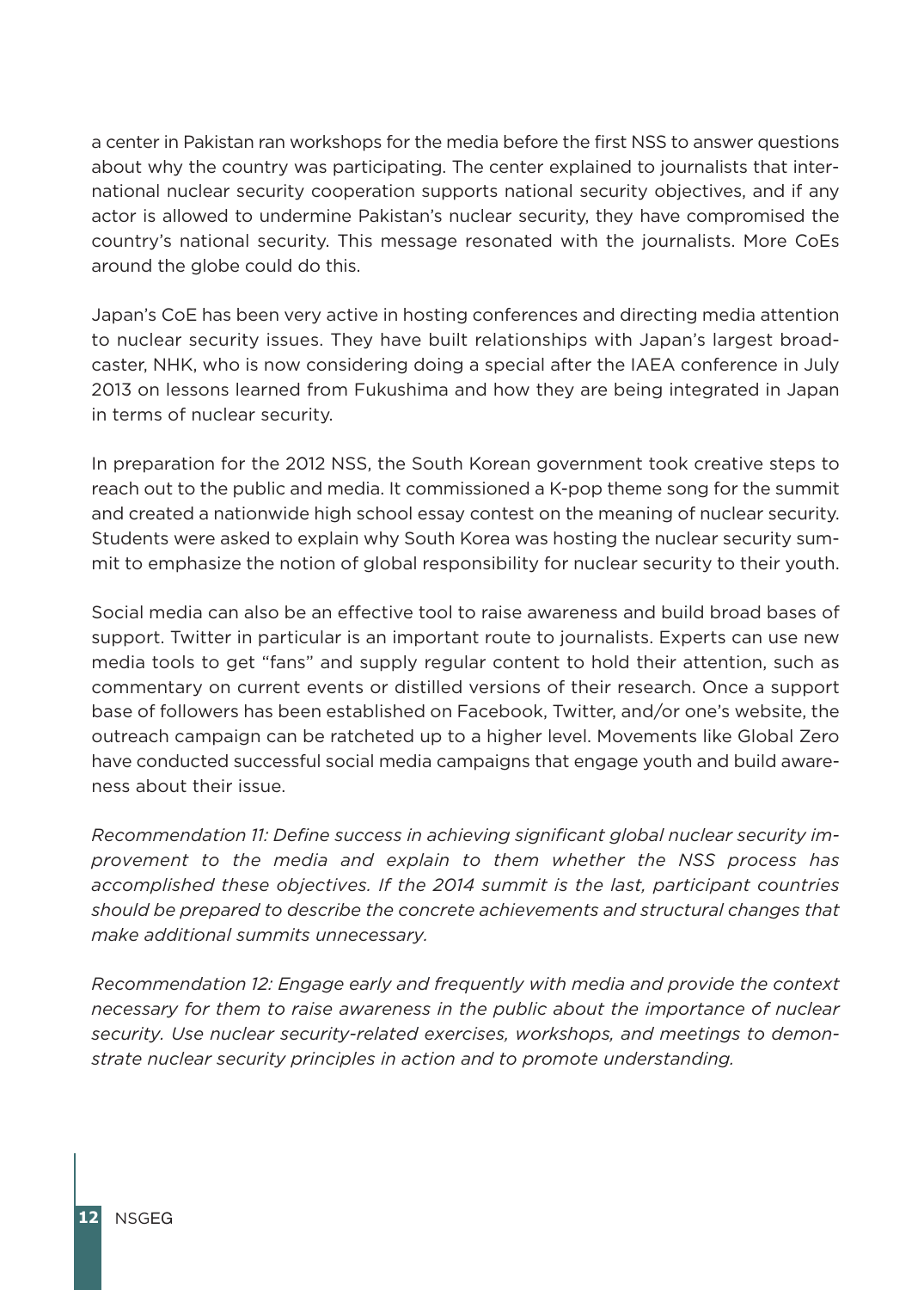# Nuclear Security Governance Experts Group Workshop on Building International Confidence and Responsibility in Nuclear Security

November 14, 2012

*Agenda*

| ٧         |  |
|-----------|--|
| M.<br>. . |  |

| $9:00 - 9:15$   | <b>Opening Remarks</b><br>Kenneth Luongo, The Partnership for Global Security                                                                                                                                                                                                                                                                                                                                                                                                                                                                                                                                                                                                                                                                                                                                                                                                                                      |                                                        |  |  |
|-----------------|--------------------------------------------------------------------------------------------------------------------------------------------------------------------------------------------------------------------------------------------------------------------------------------------------------------------------------------------------------------------------------------------------------------------------------------------------------------------------------------------------------------------------------------------------------------------------------------------------------------------------------------------------------------------------------------------------------------------------------------------------------------------------------------------------------------------------------------------------------------------------------------------------------------------|--------------------------------------------------------|--|--|
|                 |                                                                                                                                                                                                                                                                                                                                                                                                                                                                                                                                                                                                                                                                                                                                                                                                                                                                                                                    |                                                        |  |  |
|                 | Shin Chang-Hoon, The Asan Institute for Policy Studies                                                                                                                                                                                                                                                                                                                                                                                                                                                                                                                                                                                                                                                                                                                                                                                                                                                             |                                                        |  |  |
|                 |                                                                                                                                                                                                                                                                                                                                                                                                                                                                                                                                                                                                                                                                                                                                                                                                                                                                                                                    | Jennifer Smyser, The Stanley Foundation                |  |  |
| $9:15 - 10:45$  | <b>Session I</b>                                                                                                                                                                                                                                                                                                                                                                                                                                                                                                                                                                                                                                                                                                                                                                                                                                                                                                   | Defining an End State for Nuclear Security             |  |  |
|                 | <b>Discussion</b><br>Leader                                                                                                                                                                                                                                                                                                                                                                                                                                                                                                                                                                                                                                                                                                                                                                                                                                                                                        | Kenneth Luongo, The Partnership for Global<br>Security |  |  |
|                 | . What is the nuclear security end state that we want to achieve? What is<br>the scope of this objective? How should the goal of "no weak links/states"<br>be articulated to policymakers, industry, and the public? How do these<br>objectives fit with the NSS process and its commitments?<br>• What is the political process for mapping a path toward the desired end<br>state? What are the technical impediments? What is the timeline that<br>reflects the urgency of the need to address the threat?<br>• What are the benefits and drawbacks of the threat and responsibility ar-<br>guments to motivate action? Is the issue of "fairness" between NWS and<br>NNWS still relevant when the impacts of nuclear terrorism are so high?<br>• What types of benchmarks should be met to improve international con-<br>fidence in nuclear security practices in the lead up to the 2014 NSS?<br>Before 2020? |                                                        |  |  |
| $10:45 - 11:00$ | <b>Coffee Break</b>                                                                                                                                                                                                                                                                                                                                                                                                                                                                                                                                                                                                                                                                                                                                                                                                                                                                                                |                                                        |  |  |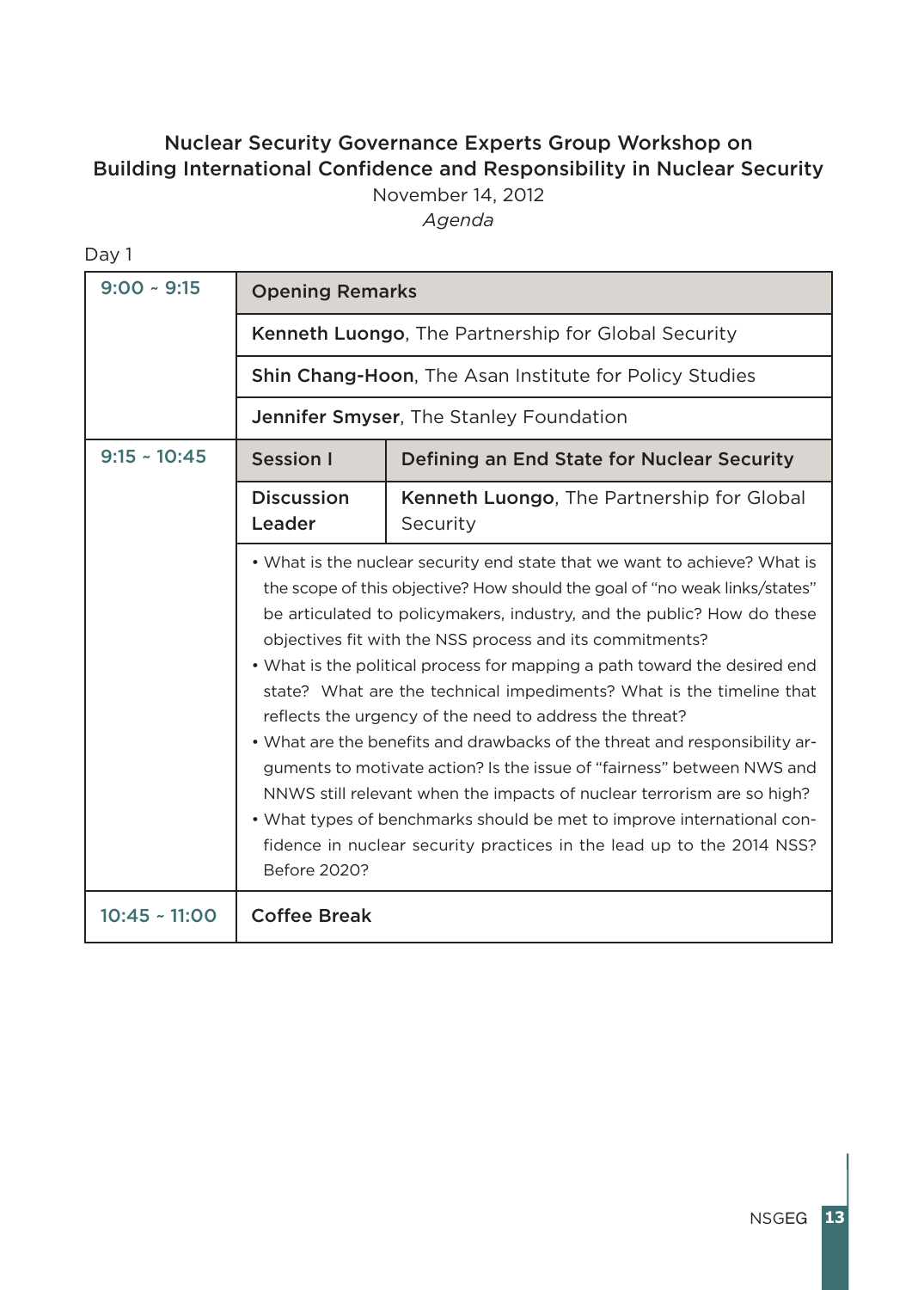| $11:15 - 12:45$ | <b>Session II</b>                                                                                                                                                                                                                                                                                                                                                                                                                                                                                                                                                                                                                                                                                                                                                                                  | <b>Balancing Sovereignty with</b><br><b>Global Responsibility</b> |  |
|-----------------|----------------------------------------------------------------------------------------------------------------------------------------------------------------------------------------------------------------------------------------------------------------------------------------------------------------------------------------------------------------------------------------------------------------------------------------------------------------------------------------------------------------------------------------------------------------------------------------------------------------------------------------------------------------------------------------------------------------------------------------------------------------------------------------------------|-------------------------------------------------------------------|--|
|                 | <b>Discussion</b><br>Leader                                                                                                                                                                                                                                                                                                                                                                                                                                                                                                                                                                                                                                                                                                                                                                        | Dong-Hwi Lee, Korea National Diplomatic<br>Academy                |  |
|                 | • How can we balance the legitimate sovereign rights of states to control<br>their nuclear infrastructure and materials with the need to protect the<br>international community from the impact of a nuclear incident?<br>. How can policymakers and facility operators better address the<br>transnational nature of nuclear incidents, whether accidental or inten-<br>tional? How have the nuclear safety and safeguards regimes dealt with<br>this issue? Are there other transnational regime models to learn from?<br>• What are voluntary measures that could be undertaken as steps toward<br>a more complete and comprehensive regime?<br>• What role, including undertaking studies and assessments, can the<br>Centers of Excellence play in facilitating nuclear security improvement? |                                                                   |  |
| 12:30 ~ 14:00   | Lunch                                                                                                                                                                                                                                                                                                                                                                                                                                                                                                                                                                                                                                                                                                                                                                                              |                                                                   |  |
| $14:00 - 15:15$ | <b>Session III</b>                                                                                                                                                                                                                                                                                                                                                                                                                                                                                                                                                                                                                                                                                                                                                                                 | <b>Nuclear Security Structures Beyond the 2014</b>                |  |
|                 | <b>Discussion</b><br>Leader                                                                                                                                                                                                                                                                                                                                                                                                                                                                                                                                                                                                                                                                                                                                                                        | Andy Semmel, A.K.S Consulting                                     |  |
|                 | • How can the benefits of the NSS process be preserved, and the agenda<br>advanced, if the summits themselves do not continue?<br>• What role can and should existing institutions play in advancing nuclear<br>security improvement, including the IAEA, and other ad hoc initiatives?<br>Should these initiatives be streamlined, and if so, how?<br>• Are new groupings, processes, or mechanisms needed? Could a troika<br>secretariat of NSS hosts play a role?<br>• What are the benefits and limitations of pursuing progress on a regional<br>basis?                                                                                                                                                                                                                                       |                                                                   |  |
|                 |                                                                                                                                                                                                                                                                                                                                                                                                                                                                                                                                                                                                                                                                                                                                                                                                    |                                                                   |  |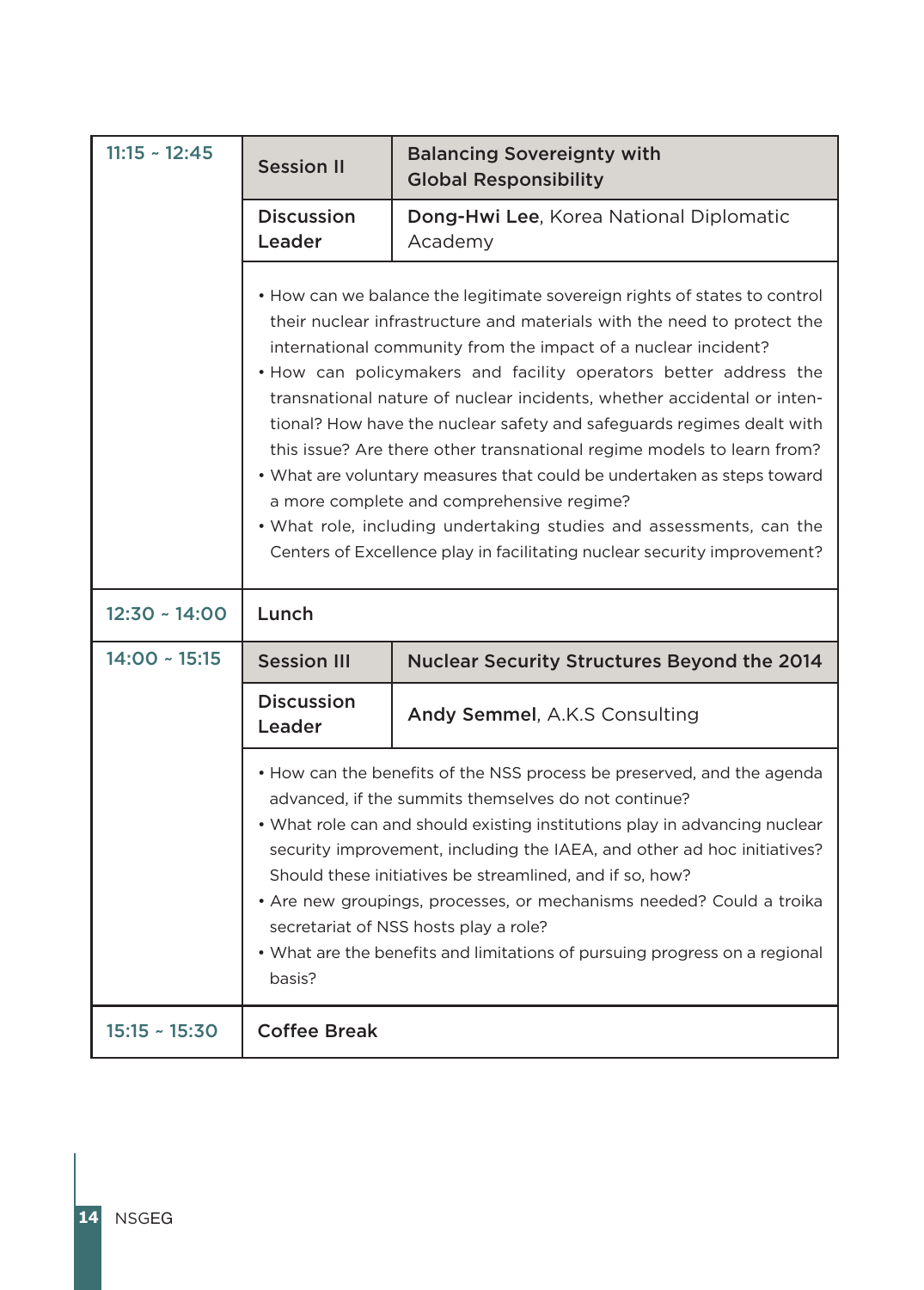| $15:30 - 16:45$ | <b>Session IV</b>                                                 | Messaging and Educating on the<br><b>Importance of Nuclear Security</b>                                                                                                                                                                                                                                                                                                                                                                                                                                                                                                                                                                                                                                                                                                                                                                                                                                                  |
|-----------------|-------------------------------------------------------------------|--------------------------------------------------------------------------------------------------------------------------------------------------------------------------------------------------------------------------------------------------------------------------------------------------------------------------------------------------------------------------------------------------------------------------------------------------------------------------------------------------------------------------------------------------------------------------------------------------------------------------------------------------------------------------------------------------------------------------------------------------------------------------------------------------------------------------------------------------------------------------------------------------------------------------|
|                 | <b>Discussion</b><br>Leader                                       | Jennifer Smyser, The Stanley Foundation                                                                                                                                                                                                                                                                                                                                                                                                                                                                                                                                                                                                                                                                                                                                                                                                                                                                                  |
|                 | and the importance of the issue?<br>educators/tools-for-teachers/ | • If you were the news director at a major media outlet, what would you tell<br>your reporters they should cover leading into the next NSS? What didn't<br>get enough coverage at this year's summit?<br>• What media engagement strategies and tactics should be employed by<br>the NSGEG prior to the 2014 NSS to draw attention to its recommendations<br>• What can be achieved through or what value is there in greater public en-<br>gagement on the social, security, and economic dangers posed by nuclear<br>terrorism and the importance of strengthening the international nuclear se-<br>curity system? How can the global public be more engaged and educated?<br>Is there a role for tools like this one?: http://www.cubanmissilecrisis.org/for-<br>• How can our group, through media and public engagement, sustain atten-<br>tion and keep pressure on political leaders before and after the summit? |
| $17:45 - 18:00$ | <b>Closing Remarks</b>                                            |                                                                                                                                                                                                                                                                                                                                                                                                                                                                                                                                                                                                                                                                                                                                                                                                                                                                                                                          |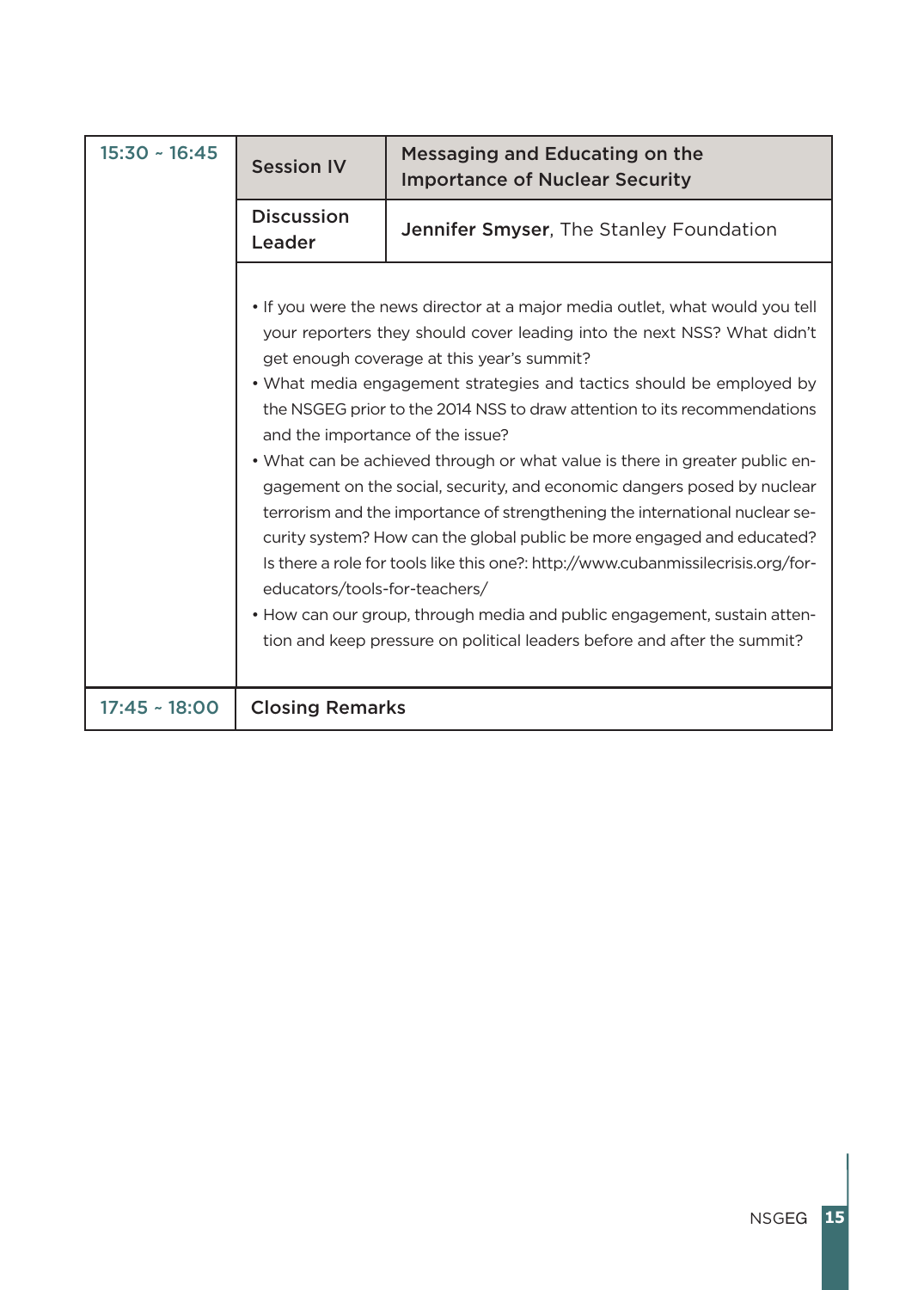#### Participant List

(in alphabetical order)

#### 1. Irma Arguello

Founder and Chair, Nonproliferation for Global Security (NPSGlobal) Foundation, Argentina

- 2. John Bernhard Former Ambassador of Denmark to the IAEA & Permanent Representative to the CTBTO
- 3. Michelle Cann Senior Budget and Policy Analyst, The Partnership for Global Security, United States
- 4. Lisa Collins Program Officer, International Law and Conflict Resolution Program, Asan Institute for Policy Studies
- 4. Piet de Klerk Netherlands Ambassador to Jordan; Netherlands Sherpa for the 2014 Nuclear Security Summit
- 5. Han Yong-Sup Vice President and Professor, Korea National Defense University
- 7. Majd Hawwari Jordan Nuclear Regulatory Commission
- 8. Jonathan Herbach Lecturer in Public International Law, Utrecht University and Researcher, Centre for Conflict and Security Law
- 9. Jang Ji-Hyang Research Fellow and Director, Middle East and North Africa (MENA) Center, Asan Institute for Policy Studies, Republic of Korea
- 10. Caroline Jorant President, SDRI Consulting, France
- 11. Mohammad Kamran Akhtar Director Science and Technology, Organization of the Islamic Conference, Saudi Arabia
- 12. Togzhan Kassenova Associate, Nuclear Policy Program, Carnegie Endowment and a Stanton Nuclear Security Fellow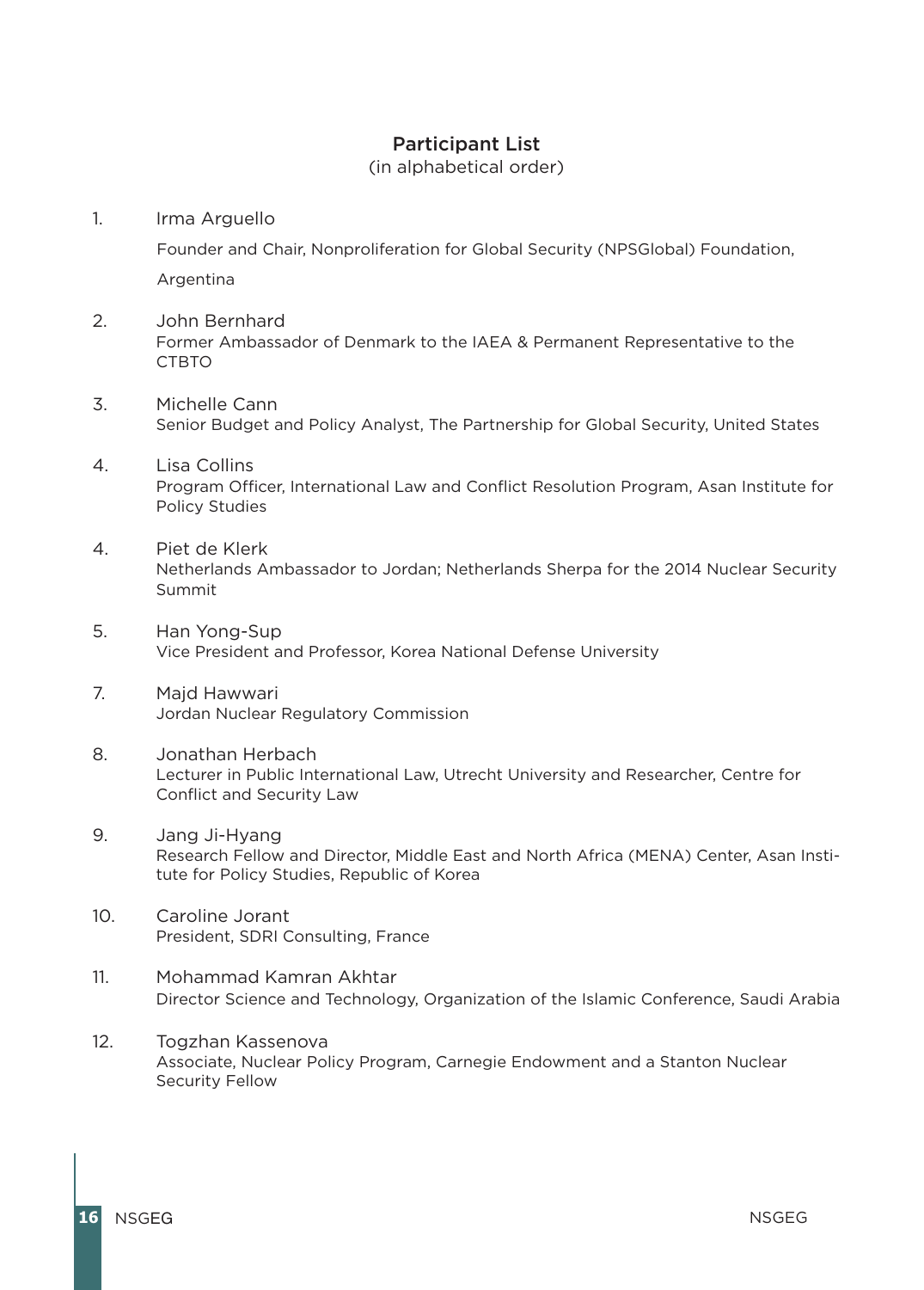- 13. Ayman Khalil Director, Arab Institute for Security Studies (ACSIS), Jordan
- 14. Lee Dong Hwi Professor, Institute of Foreign Affairs and National Security (IFANS), the Korea National Diplomatic Academy, Republic of Korea
- 15. Peter Lee Program Officer, Middle East and North Africa (MENA) Center, Asan Institute for Policy Studies, Republic of Korea
- 16. Kenneth Luongo President, The Partnership for Global Security, United States
- 17. Yosuke Naoi Deputy Director, Integrated Support Center for Nuclear Nonproliferation and Nuclear Security, Japanese Atomic Energy Agency, Japan
- 18. Mahmoud Nasreddine Secretary General, MENA Strategic Studies Center, Lebanon
- 19. Park Jiyoung Research Fellow and Deputy Director, Asan Nuclear Policy & Technology Center, Asan Institute for Policy Studies, Republic of Korea
- 20. Remki Merzak Director of Cooperation, Algerian Atomic Energy Commission
- 21. Andy Semmel Head, AKS Consulting, United States
- 22. Shin Chang-Hoon Director, Asan Nuclear Policy & Technology Center and International Law & Conflict Resolution Program, The Asan Institute for Policy Studies
- 23. Jennifer Smyser Program Officer, The Stanley Foundation
- 24. Sharon Squassoni Director and Senior Fellow, Proliferation Prevention Program, Center for Strategic and International Studies
- 25. Yim Man-Sung Professor and Head of Department, Nuclear and Quantum Engineering, Korea Advanced Institute of Science and Technology (KAIST)
- 26. Ammar Zabbat Member of the Regulatory Body of the Algerian Atomic Energy Commission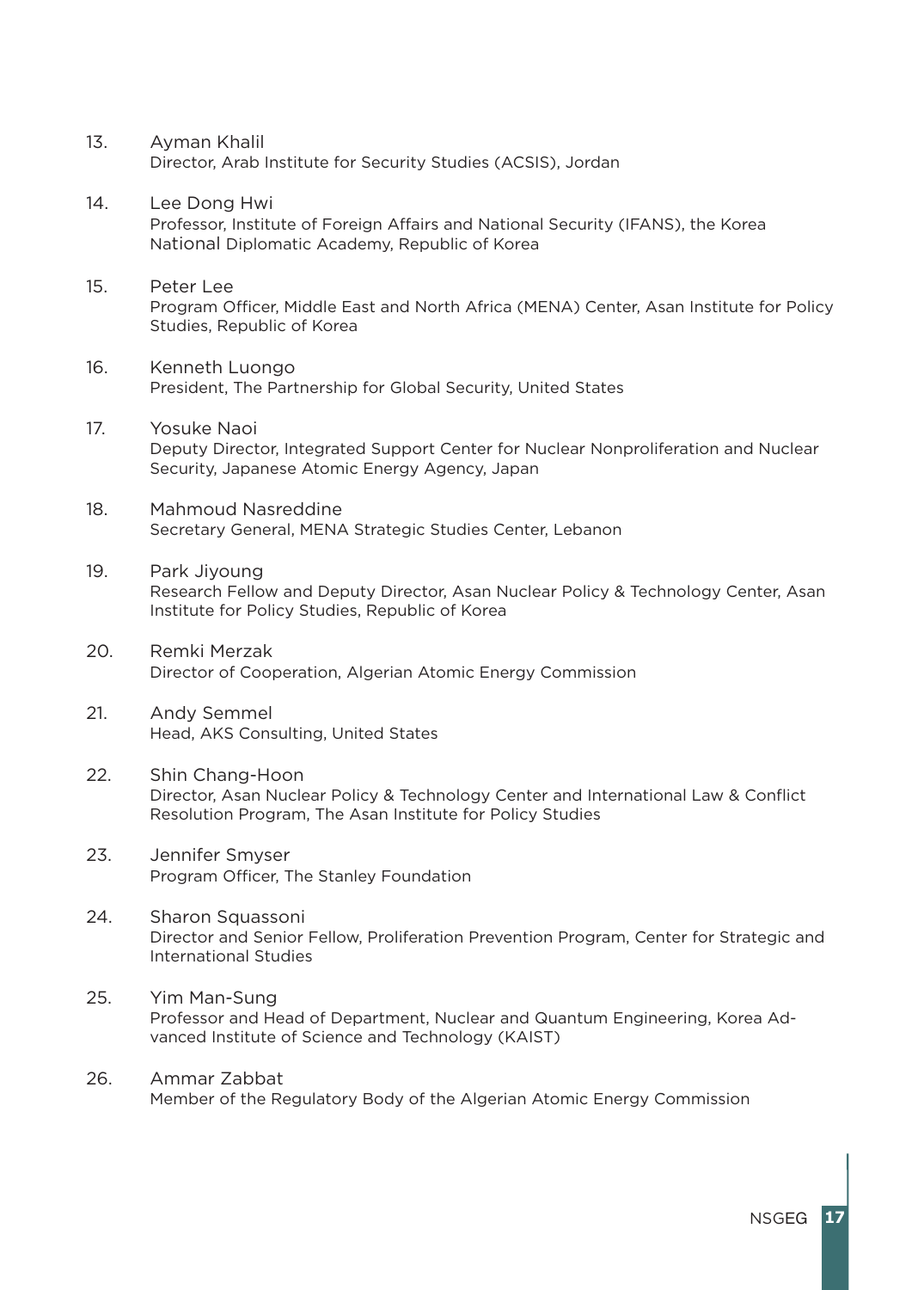### Workshop Papers and Authors

- Global Governance as a Way of Balancing Sovereignty with Global Responsibility
	- ° Author Dong Hwi Lee
- Addressing the Transnational Nature of Nuclear Incidents
	- ° Author Togzhan Kassenova
- An Assessment of the Nuclear Security Centers of Excellence
	- ° Author Alan Heyes
- Media and Public Engagement Around the Nuclear Security Summits
	- ° Author Jennifer Smyser
- Defining the End State of Nuclear Security
	- ° Author Kenneth Luongo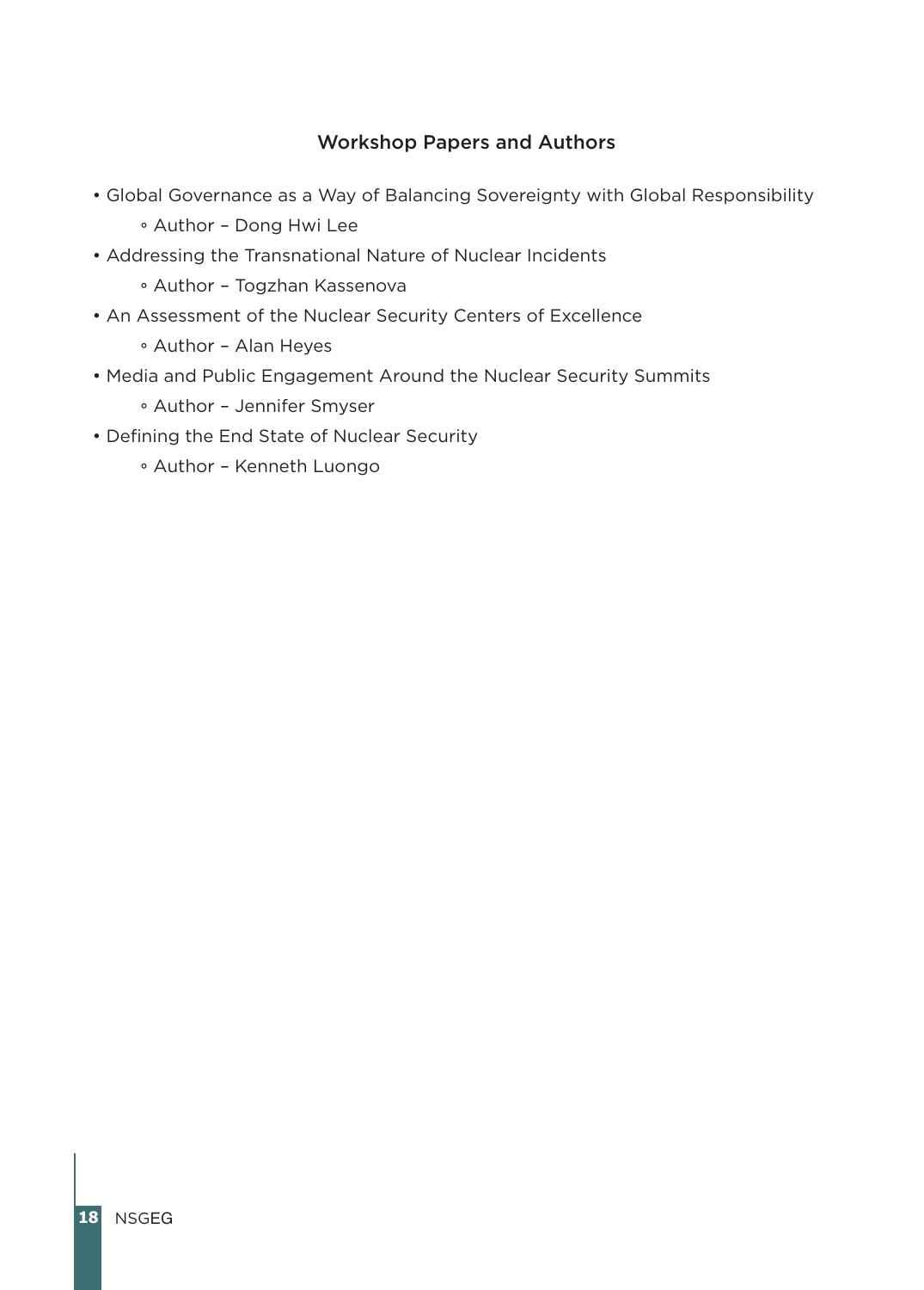# Nuclear Security Governance Experts Group (NSGEG) Members

Rodrigo Álvarez – Global Consortium on Security Transformation (Chile) Irma Arguello – The NPSGlobal Foundation (Argentina) John Bernhard – Former Ambassador to IAEA (Denmark) Kenneth Brill – Former Ambassador to IAEA (U.S.) Bart Dal — Ministry for Infrastructure and the Environment (Netherlands) Trevor Findlay – Canadian Centre for Treaty Compliance, Carleton University (Canada) Han Yong-Sup – Korea National Defense University (South Korea) Roger Howsley – World Institute for Nuclear Security (Austria) Caroline Jorant – SDRI Consulting (France) Jun Bong-geun – Korea National Diplomatic Academy (South Korea) Togzhan Kassenova – Carnegie Endowment for International Peace (U.S.) Lee Dong Hwi – Institute of Foreign Affairs and National Security (South Korea) Kenneth Luongo – Partnership for Global Security (U.S.) Kenji Murakami – Tokyo City University (Japan) Yosuke Naoi – Japanese Atomic Energy Agency, Integrated Support Center (Japan) Anita Nilsson – AN & Associates, LLC (Sweden) Everett Redmond – Nuclear Energy Institute (U.S.) Andrew Semmel – A.K.S. Consulting (U.S.) Shin Chang-Hoon – The Asan Institute for Policy Studies (South Korea) Jennifer Smyser – The Stanley Foundation (U.S.) Sharon Squassoni – Center for Strategic and International Studies (U.S.) Page Stoutland – Nuclear Threat Initiative (U.S.)

Yoo Hosik – Korea Institute of Nuclear Nonproliferation and Control (South Korea)